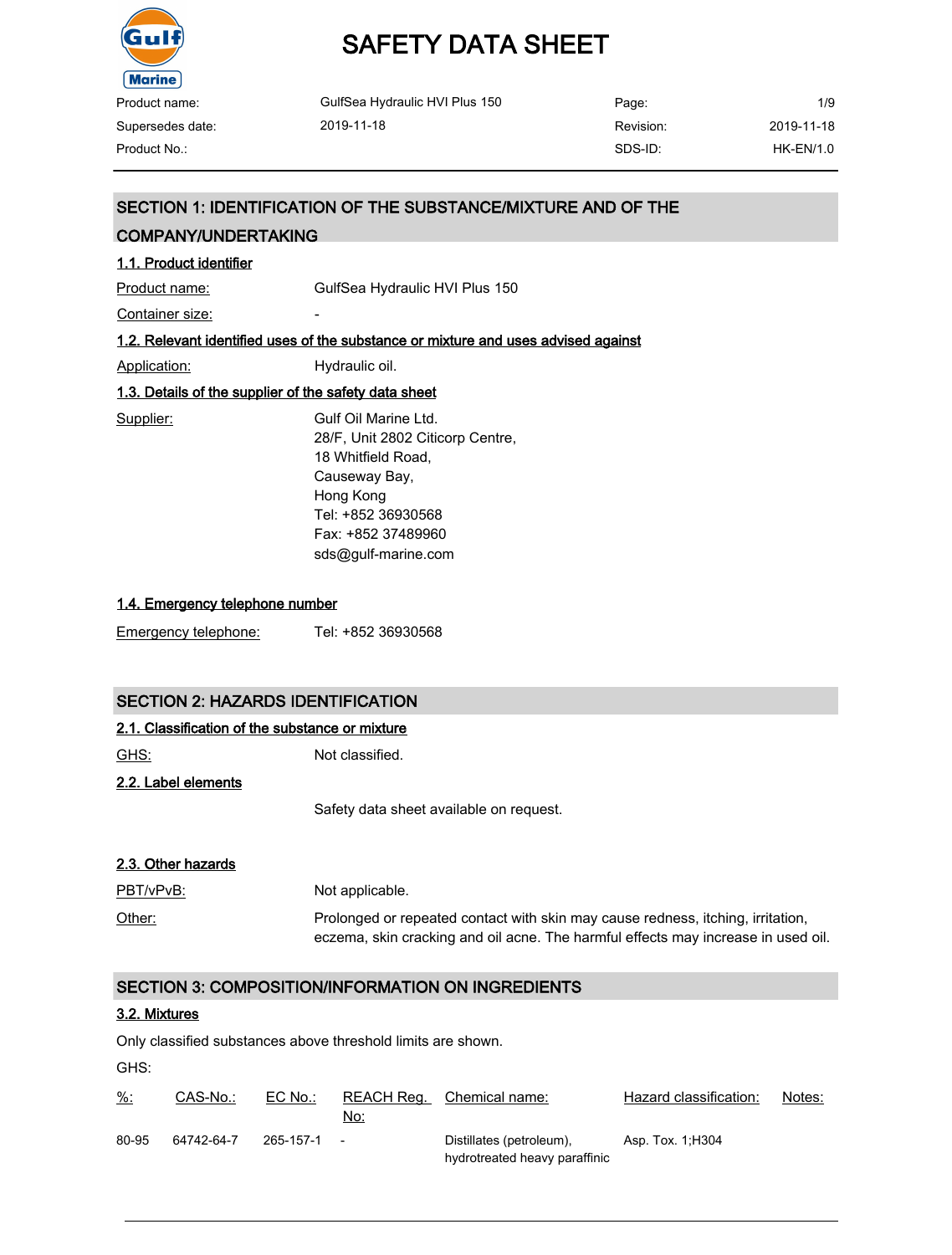

| Product name:    | GulfSea Hydraulic HVI Plus 150 | Page:     | 2/9         |
|------------------|--------------------------------|-----------|-------------|
| Supersedes date: | 2019-11-18                     | Revision: | 2019-11-18  |
| Product No.:     |                                | SDS-ID:   | $HK-EN/1.0$ |
|                  |                                |           |             |

Reference: The full text for all hazard statements is displayed in section 16.

#### SECTION 4: FIRST AID MEASURES

### 4.1. Description of first aid measures Inhalation: Move into fresh air and keep at rest. In case of persistent throat irritation or coughing: Seek medical attention and bring these instructions. Skin contact: Remove contaminated clothing. Wash skin thoroughly with soap and water. Get medical attention if any discomfort continues. Eye contact: Immediately flush with plenty of water for up to 15 minutes. Remove any contact lenses and open eyelids widely. If irritation persists: Seek medical attention and bring along these instructions. Ingestion: Rinse mouth with water. Drink 1-2 glasses of water. Do not induce vomiting. Get medical attention. 4.2. Most important symptoms and effects, both acute and delayed Symptoms/effects: Defatting, drying and cracking of skin. 4.3. Indication of any immediate medical attention and special treatment needed Medical attention/treatments: Treat symptomatically. If swallowed, especially in large quantities: Get medical

### SECTION 5: FIREFIGHTING MEASURES

attention.

#### 5.1. Extinguishing media

| Extinguishing media:                                       | Extinguish with foam, carbon dioxide, dry powder or water fog. Cool containers<br>exposed to heat with water spray and remove container, if no risk is involved. |
|------------------------------------------------------------|------------------------------------------------------------------------------------------------------------------------------------------------------------------|
|                                                            | Do not use water jet as an extinguisher, as this will spread the fire.                                                                                           |
| 5.2. Special hazards arising from the substance or mixture |                                                                                                                                                                  |
| Specific hazards:                                          | When heated and in case of fire, harmful vapours/gases may be formed. Fire in<br>closed areas should only be extinguished by trained personnel.                  |
| 5.3. Advice for firefighters                               |                                                                                                                                                                  |

Protective equipment for fire- Evacuate personnel from immediate vicinity. Wear self-contained breathing fighters: apparatus and full personal protection.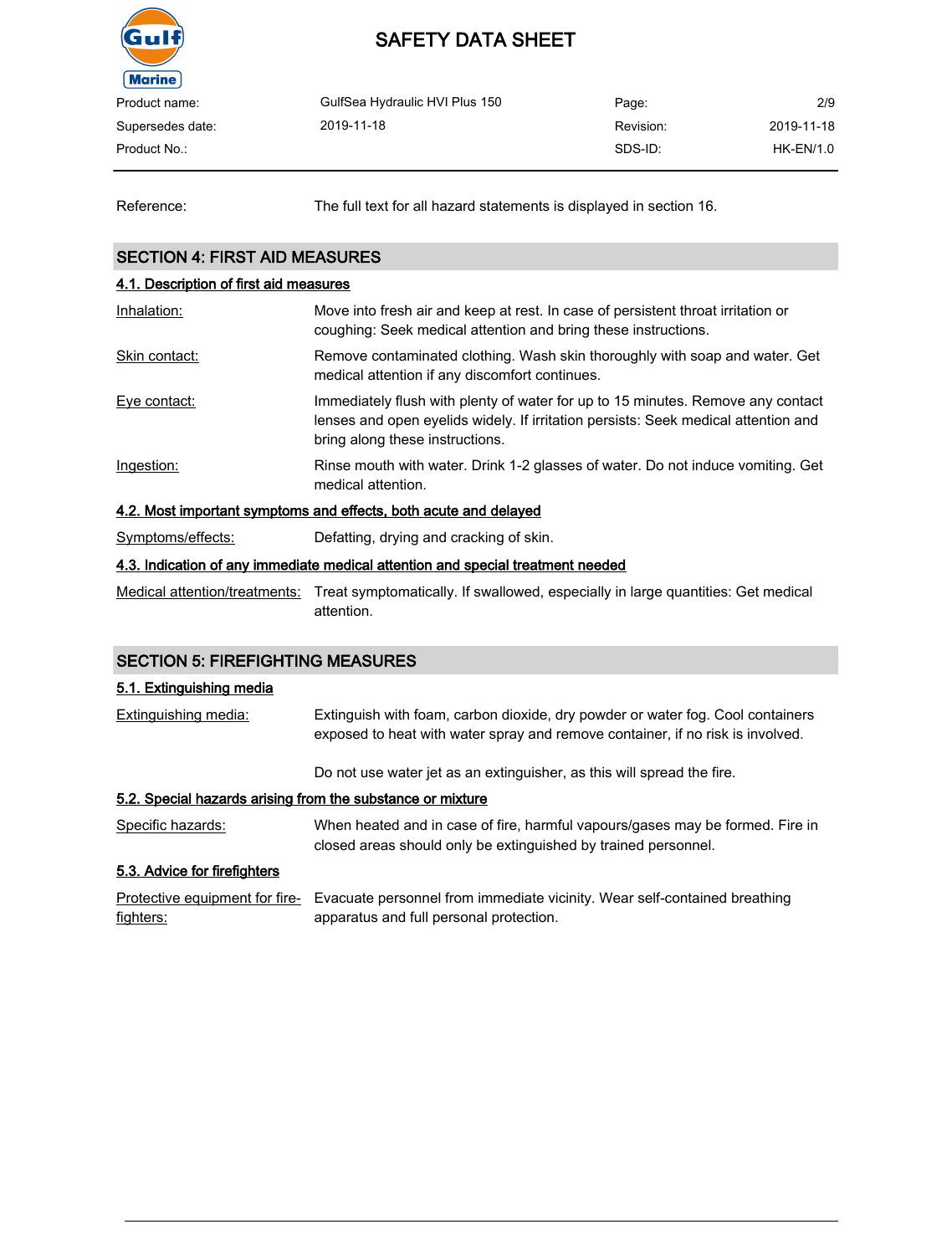

| Product name:    | GulfSea Hydraulic HVI Plus 150 | Page:     | 3/9        |
|------------------|--------------------------------|-----------|------------|
| Supersedes date: | 2019-11-18                     | Revision: | 2019-11-18 |
| Product No.:     |                                | SDS-ID:   | HK-EN/1.0  |

#### SECTION 6: ACCIDENTAL RELEASE MEASURES

#### 6.1. Personal precautions, protective equipment and emergency procedures

| Personal precautions:                                     | If leakage cannot be stopped, evacuate area. Mark the spillage. Avoid inhalation<br>of oil mist and contact with skin and eyes. Keep public away from danger area. In<br>case of spills, beware of slippery floors and surfaces. |
|-----------------------------------------------------------|----------------------------------------------------------------------------------------------------------------------------------------------------------------------------------------------------------------------------------|
| Protective equipment:                                     | Put on protective equipment before entering danger area.                                                                                                                                                                         |
| 6.2. Environmental precautions                            |                                                                                                                                                                                                                                  |
| Environmental<br>precautions:                             | Prevent spillage entering a watercourse or sewer, contaminating soil or<br>vegetation. If this is not possible notify police and appropriate authorities<br>immediately.                                                         |
| 6.3. Methods and material for containment and cleaning up |                                                                                                                                                                                                                                  |
| Methods for cleaning up:                                  | Stop leak if possible without risk. Soak up with inert absorbent material.<br>Large Spillages: Stop leak if possible without risk. Dam and absorb spillages with<br>sand, earth or other non-combustible material.               |
| 6.4. Reference to other sections                          |                                                                                                                                                                                                                                  |
| Reference:                                                | For personal protection, see section 8. For waste disposal, see section 13.                                                                                                                                                      |

#### SECTION 7: HANDLING AND STORAGE

#### 7.1. Precautions for safe handling

| Safe handling advice:                   | Observe good chemical hygiene practices. Avoid inhalation of oil mist and<br>contact with skin and eyes. Avoid prolonged and repeated contact with oil,<br>particularly used oil. Wash hands before breaks and before smoking, eating or<br>drinking.                                                          |
|-----------------------------------------|----------------------------------------------------------------------------------------------------------------------------------------------------------------------------------------------------------------------------------------------------------------------------------------------------------------|
| Technical measures:                     | Use work methods which minimise oil mist production. Do not smoke or use open<br>fire or other sources of ignition.                                                                                                                                                                                            |
| Technical precautions:                  | When working with heated oil, mechanical ventilation may be required.                                                                                                                                                                                                                                          |
|                                         | 7.2. Conditions for safe storage, including any incompatibilities                                                                                                                                                                                                                                              |
| Technical measures for safe<br>storage: | Store in tightly closed original container in a well-ventilated place. Containers,<br>which are opened, must be carefully resealed and kept upright to prevent<br>leakage. Ensure that the container is undamaged and has a proper label. Use<br>appropriate containment to avoid environmental contamination. |
| Storage conditions:                     | Store in tightly closed original container in a well-ventilated place. Protect from<br>heat and direct sunlight.                                                                                                                                                                                               |
| 7.3. Specific end use(s)                |                                                                                                                                                                                                                                                                                                                |
| Specific use(s):                        | Lubricant.                                                                                                                                                                                                                                                                                                     |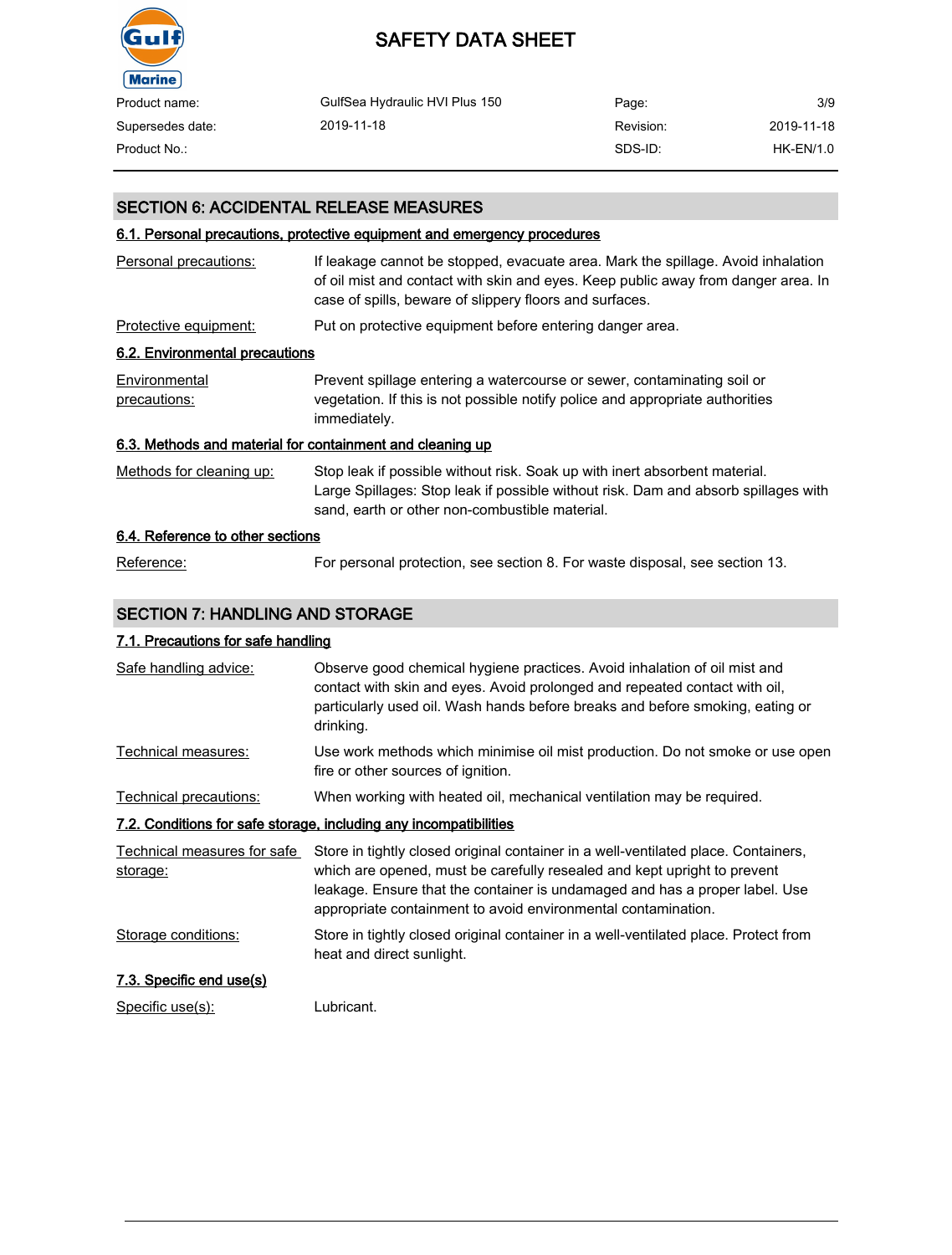

| Product name:    | GulfSea Hydraulic HVI Plus 150 | Page:     | 4/9              |
|------------------|--------------------------------|-----------|------------------|
| Supersedes date: | 2019-11-18                     | Revision: | 2019-11-18       |
| Product No.:     |                                | SDS-ID:   | <b>HK-EN/1.0</b> |
|                  |                                |           |                  |

#### SECTION 8: EXPOSURE CONTROLS/PERSONAL PROTECTION

#### 8.1. Control parameters

Occupational exposure limits:

| CAS-No.:   | Chemical name:     | <u>As:</u>                                   | <b>Exposure limits:</b> | Type:               | Notes: | References: |
|------------|--------------------|----------------------------------------------|-------------------------|---------------------|--------|-------------|
| -          | Oil mist, -mineral | $\overline{\phantom{0}}$                     | $5 \text{ mg/m}$ 3      | PEL (Long<br>Term)  |        |             |
|            |                    | $\overline{\phantom{0}}$                     | 10 $mg/m3$              | PEL (Short<br>Term) | ٠      |             |
| DNEL/PNEC: |                    | DNEL: Not available.<br>PNEC: Not available. |                         |                     |        |             |

#### 8.2. Exposure controls

| Engineering measures:  | Provide adequate ventilation. Observe Occupational Exposure Limits and<br>minimize the risk of inhalation of vapours and oil mist.                                                                                                                                                                                                                            |
|------------------------|---------------------------------------------------------------------------------------------------------------------------------------------------------------------------------------------------------------------------------------------------------------------------------------------------------------------------------------------------------------|
| Respiratory equipment: | In case of inadequate ventilation use suitable respirator. Use respiratory<br>equipment with gas filter, type A1. If the product is heated under manual<br>handling, use suitable mask with filter A1P2 or A2P2.                                                                                                                                              |
| Hand protection:       | Nitrile gloves are recommended. If signs of wear and tear are noticed then the<br>gloves should be replaced. The most suitable glove must be chosen in<br>collaboration with the gloves supplier, who can inform about the breakthrough<br>time of the glove material.                                                                                        |
| Eye protection:        | Wear approved, tight fitting safety glasses where splashing is probable.                                                                                                                                                                                                                                                                                      |
| Skin protection:       | Wear appropriate clothing to prevent repeated or prolonged skin contact.                                                                                                                                                                                                                                                                                      |
| Hygiene measures:      | Wash hands after handling. Observe good chemical hygiene practices. Wash<br>contaminated clothing before reuse. When using do not eat, drink or smoke.<br>Always remove oil with soap and water or skin cleaning agent, never use<br>organic solvents. Do not use oil-contaminated clothing or shoes, and do not<br>put rags moistened with oil into pockets. |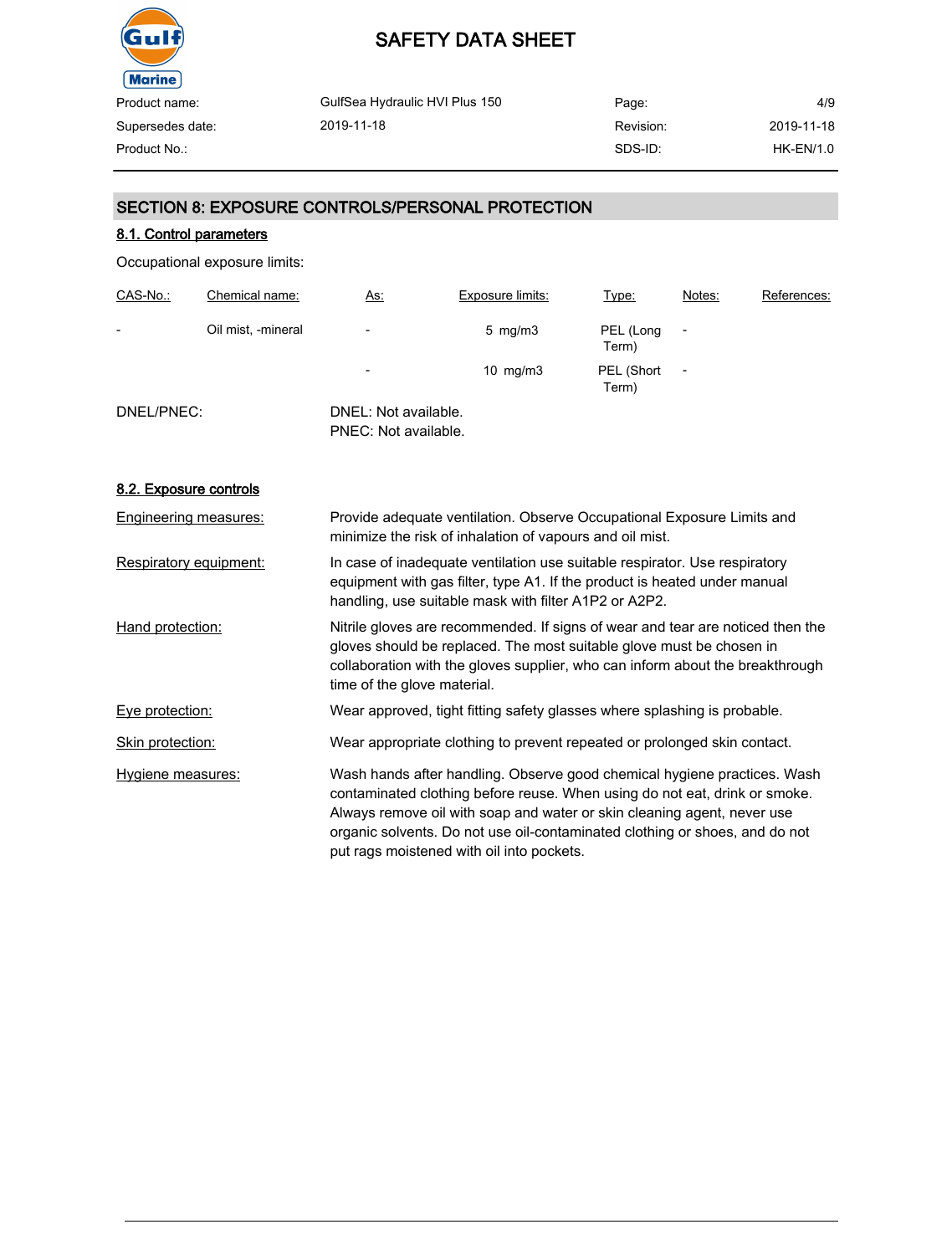

Supersedes date:

### SAFETY DATA SHEET

GulfSea Hydraulic HVI Plus 150 2019-11-18

Page: Revision: SDS-ID: 5/9 2019-11-18 Product No.: HK-EN/1.0

#### SECTION 9: PHYSICAL AND CHEMICAL PROPERTIES

### 9.1. Information on basic physical and chemical properties

| Appearance:                                 | Oily liquid                                          |
|---------------------------------------------|------------------------------------------------------|
| Colour:                                     | Clear to yellow.                                     |
| Odour:                                      | Characteristic.                                      |
| Odour threshold:                            | Not available.                                       |
| <u>pH:</u>                                  | Not available.                                       |
| Pour point (°C):                            | $-30^{\circ}$ C                                      |
| Boiling point:                              | Not available.                                       |
| Flash point:                                | OC (Open cup). 248°C [ASTM D92.]                     |
| Evaporation rate:                           | Not available.                                       |
| Flammability (solid, gas):                  | Not applicable.                                      |
| <b>Explosion limits:</b>                    | Not available.                                       |
| Vapour pressure:                            | <0.01 kPa (20°C)                                     |
| Vapour density:                             | Not available.                                       |
| Relative density:                           | $~\sim 0.87$                                         |
| Solubility:                                 | Soluble in: Organic solvents.<br>Insoluble in water. |
| Partition coefficient<br>(n-octanol/water): | Not available.                                       |
| Auto-ignition<br>temperature (°C):          | >300°C                                               |
| Decomposition<br>temperature (°C):          | $>300^{\circ}$ C                                     |
| Viscosity:                                  | 147.2 mm <sup>2</sup> /s (40 °C)                     |
|                                             | 19.5 mm <sup>2</sup> /s (100°C)                      |
| <b>Explosive properties:</b>                | Not applicable.                                      |
| Oxidising properties:                       | Not applicable.                                      |
| 9.2. Other information                      |                                                      |
| Other data:                                 | Not available.                                       |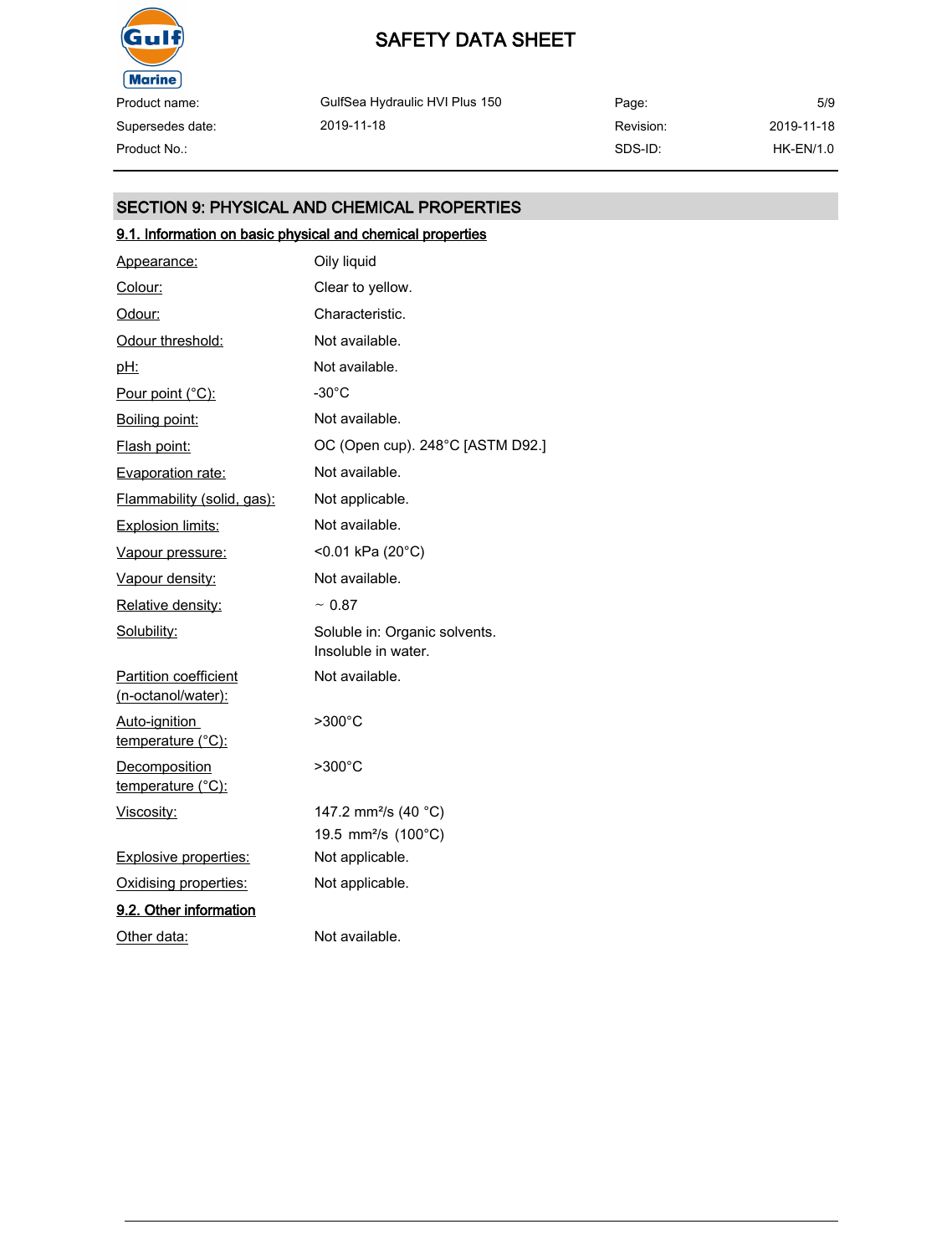

Product name: Supersedes date:

GulfSea Hydraulic HVI Plus 150 2019-11-18

Page: Revision: SDS-ID: 6/9 2019-11-18 Product No.: HK-EN/1.0

#### SECTION 10: STABILITY AND REACTIVITY

#### 10.1. Reactivity

Reactivity: Not reactive.

#### 10.2. Chemical stability

Stability: Stable under normal temperature conditions.

#### 10.3. Possibility of hazardous reactions

Hazardous reactions: None under normal conditions.

#### 10.4. Conditions to avoid

Conditions/materials to avoid: Heat, sparks, flames.

#### 10.5. Incompatible materials

Incompatible materials: Strong oxidizing substances.

#### 10.6. Hazardous decomposition products

Hazardous decomposition products: Hazardous polymerisation will not occur.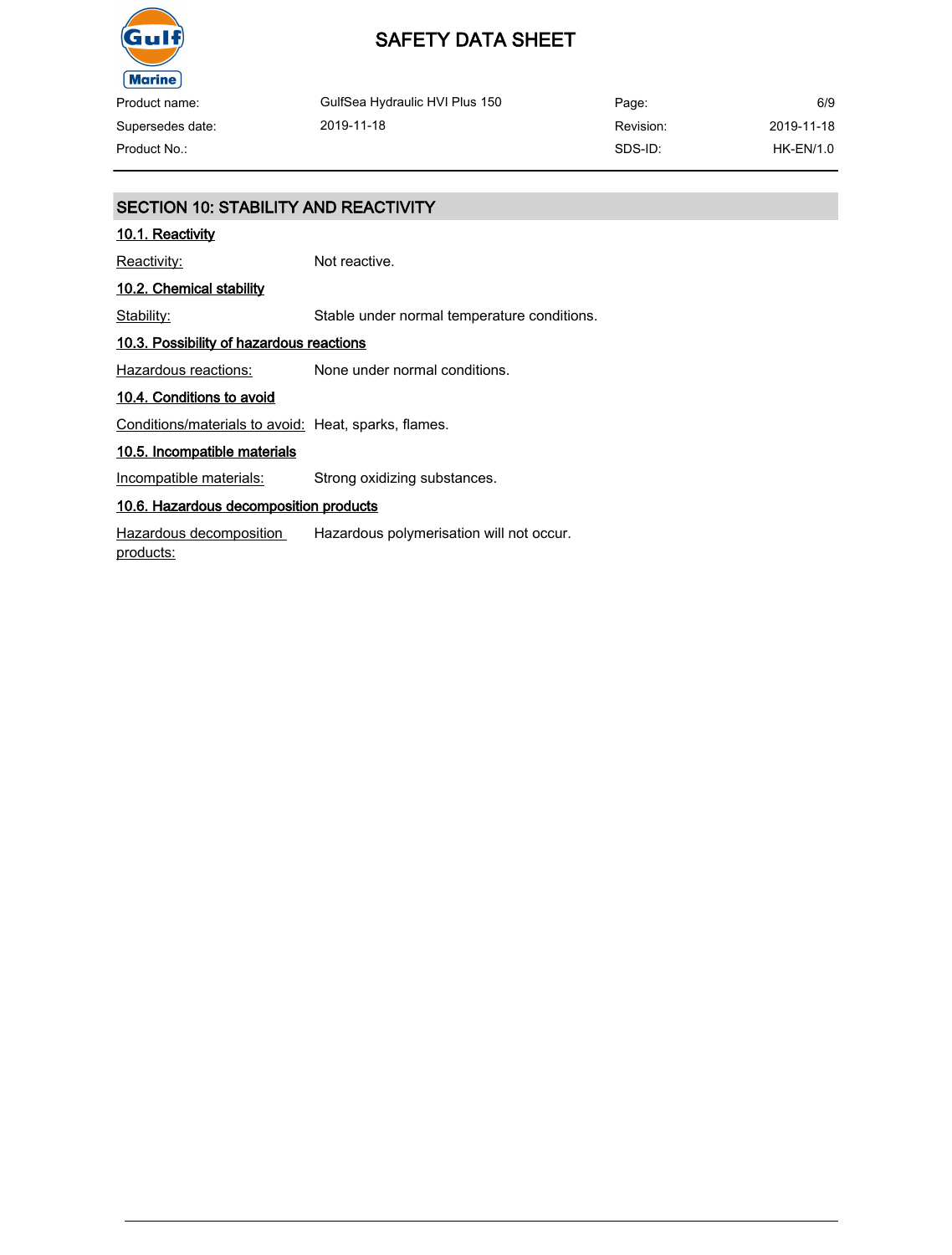

### SAFETY DATA SHEET

| Product name:    | GulfSea Hydraulic HVI Plus 150 | Page:     | 7/9        |
|------------------|--------------------------------|-----------|------------|
| Supersedes date: | 2019-11-18                     | Revision: | 2019-11-18 |
| Product No.:     |                                | SDS-ID:   | HK-EN/1.0  |

#### SECTION 11: TOXICOLOGICAL INFORMATION

| 11.1. Information on toxicological effects |                                                                                                                                                                                                                                                                                                                                      |  |
|--------------------------------------------|--------------------------------------------------------------------------------------------------------------------------------------------------------------------------------------------------------------------------------------------------------------------------------------------------------------------------------------|--|
| Inhalation:                                | Inhalation of oil mist or vapours formed during heating of the product may irritate<br>the respiratory system and provoke throat irritation and coughing.                                                                                                                                                                            |  |
| Skin contact:                              | Prolonged or repeated contact with used oil may cause serious skin diseases,<br>such as dermatitis.                                                                                                                                                                                                                                  |  |
| Eve contact:                               | May cause temporary eye irritation.                                                                                                                                                                                                                                                                                                  |  |
| Ingestion:                                 | Low order of acute toxicity, but aspiration following ingestion and vomiting may<br>cause severe and potentially fatal chemical pneumonitis.                                                                                                                                                                                         |  |
| Specific effects:                          | Used oil may contain harmful contaminants.                                                                                                                                                                                                                                                                                           |  |
| Toxicological data:                        | Distillates (petroleum), solvent-dewaxed heavy paraffinic; Baseoil-unspecified                                                                                                                                                                                                                                                       |  |
|                                            | Acute toxicity:<br>LC50 (inhalation, rat, 4h): 5.53 mg/l<br>LD50 (dermal, rabbit): >5000 mg/kg<br>LD50 (oral, rat): >5000 mg/kg                                                                                                                                                                                                      |  |
|                                            | Skin Corrosion/Irritation:<br>Erythema\eschar score: 0.17, Rabbit, Duration: 72 hours, Observation: 7 days<br>Oedema score: 0, Rabbit, Duration: 72 hours, Observation: 7 days<br>Iritis score: 0, Rabbit, Duration: 48 hours, Observation: 72 hours<br>Conjunctivitis score: 0.33 Rabbit, Duration: 48 hours, Observation: 72 hours |  |
|                                            | Skin sensitisation: Not a skin sensitiser (guinea pig).                                                                                                                                                                                                                                                                              |  |
|                                            | Mutagenicity: Negative.                                                                                                                                                                                                                                                                                                              |  |
|                                            | Carcinogenicity: Negative.                                                                                                                                                                                                                                                                                                           |  |
|                                            | Reproductive Toxicity: Negative.                                                                                                                                                                                                                                                                                                     |  |
|                                            | Teratogenicity: Negative.                                                                                                                                                                                                                                                                                                            |  |
|                                            | STOT - Single exposure:, Not available.                                                                                                                                                                                                                                                                                              |  |
|                                            | STOT - Repeated exposure:, Not available.                                                                                                                                                                                                                                                                                            |  |
|                                            | Aspiration hazard: Aspiration toxicity Cat 1                                                                                                                                                                                                                                                                                         |  |
|                                            |                                                                                                                                                                                                                                                                                                                                      |  |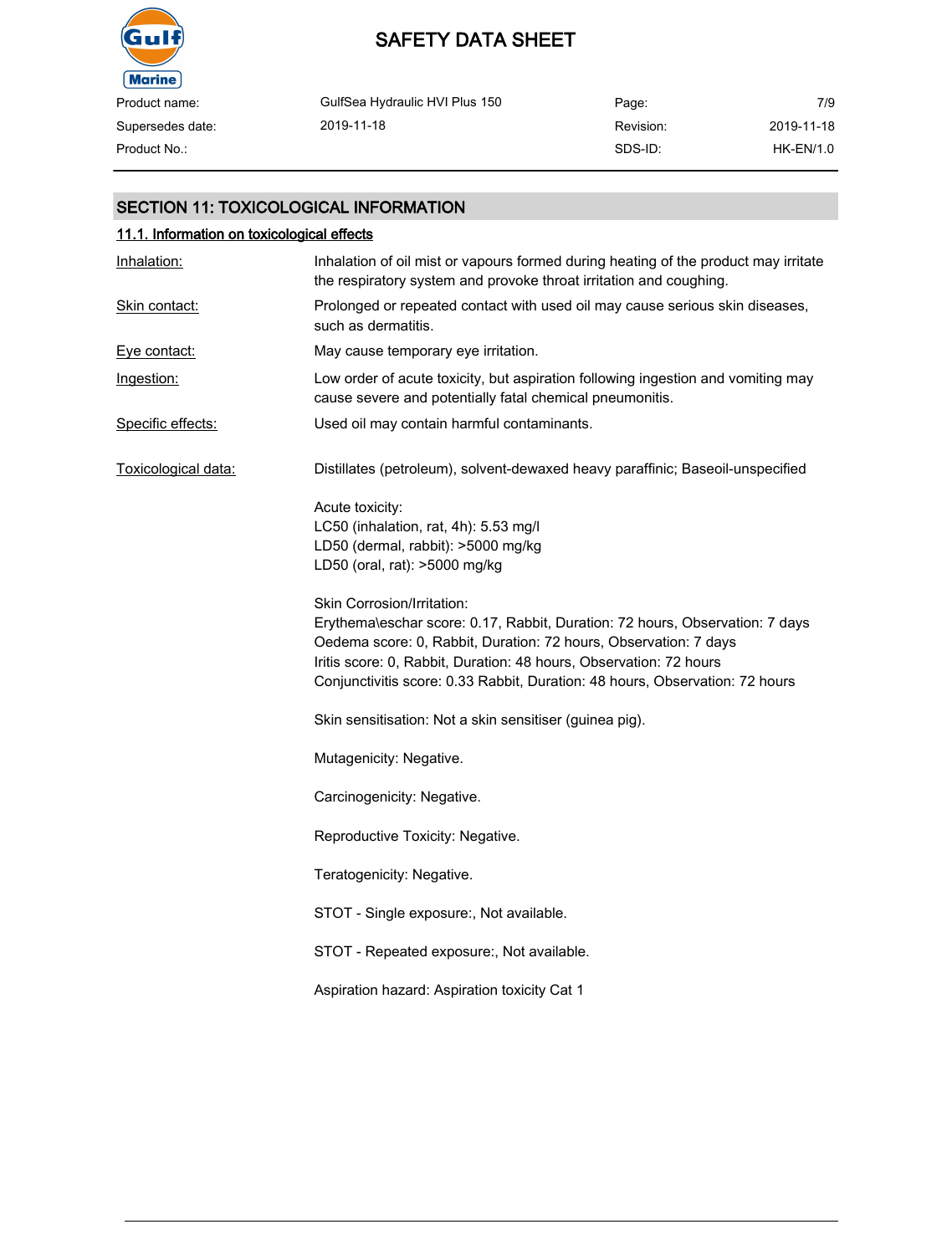

| Product name:    | GulfSea Hydraulic HVI Plus 150 | Page:     | 8/9        |
|------------------|--------------------------------|-----------|------------|
| Supersedes date: | 2019-11-18                     | Revision: | 2019-11-18 |
| Product No.:     |                                | SDS-ID:   | HK-EN/1.0  |

## SECTION 12: ECOLOGICAL INFORMATION 12.1. Toxicity Ecotoxicity: Not harmful to aquatic organisms. Expected LC/EC50 value > 100 mg/l 12.2. Persistence and degradability Degradability: Potentially degradable, but will persist in the environment for long periods. 12.3. Bioaccumulative potential Bioaccumulative potential: LogPow: >3 12.4. Mobility in soil Mobility: Spillages may penetrate the soil causing ground water contamination. 12.5. Results of PBT and vPvB assessment PBT/vPvB: This product does not contain any PBT or vPvB substances. 12.6. Other adverse effects Other adverse effects: Not known. SECTION 13: DISPOSAL CONSIDERATIONS

#### 13.1. Waste treatment methods

Waste is classified as hazardous waste. Dispose of waste and residues in accordance with local authority requirements.

Contaminated packaging: Disposal through approved facilities is recommended.

#### SECTION 14: TRANSPORT INFORMATION

The product is not covered by international regulation on the transport of dangerous goods (IMDG, IATA, ADR/RID).

| 14.1. UN number                                                                |                |  |
|--------------------------------------------------------------------------------|----------------|--|
| UN-No:                                                                         | Not regulated. |  |
| 14.2. UN proper shipping name                                                  |                |  |
| <b>Proper Shipping Name:</b>                                                   | Not regulated. |  |
| 14.3. Transport hazard class(es)                                               |                |  |
| Class:                                                                         | Not regulated. |  |
| 14.4. Packing group                                                            |                |  |
| PG:                                                                            | Not regulated. |  |
| 14.5. Environmental hazards                                                    |                |  |
| Marine pollutant:                                                              | Not regulated. |  |
| Environmentally Hazardous<br>Substance:                                        | Not regulated. |  |
| <u>14.6. Special precautions for user</u>                                      |                |  |
| Special precautions:                                                           | Not regulated. |  |
| 14.7. Transport in bulk according to Annex II of MARPOL 73/78 and the IBC Code |                |  |

Transport in bulk: Not regulated.